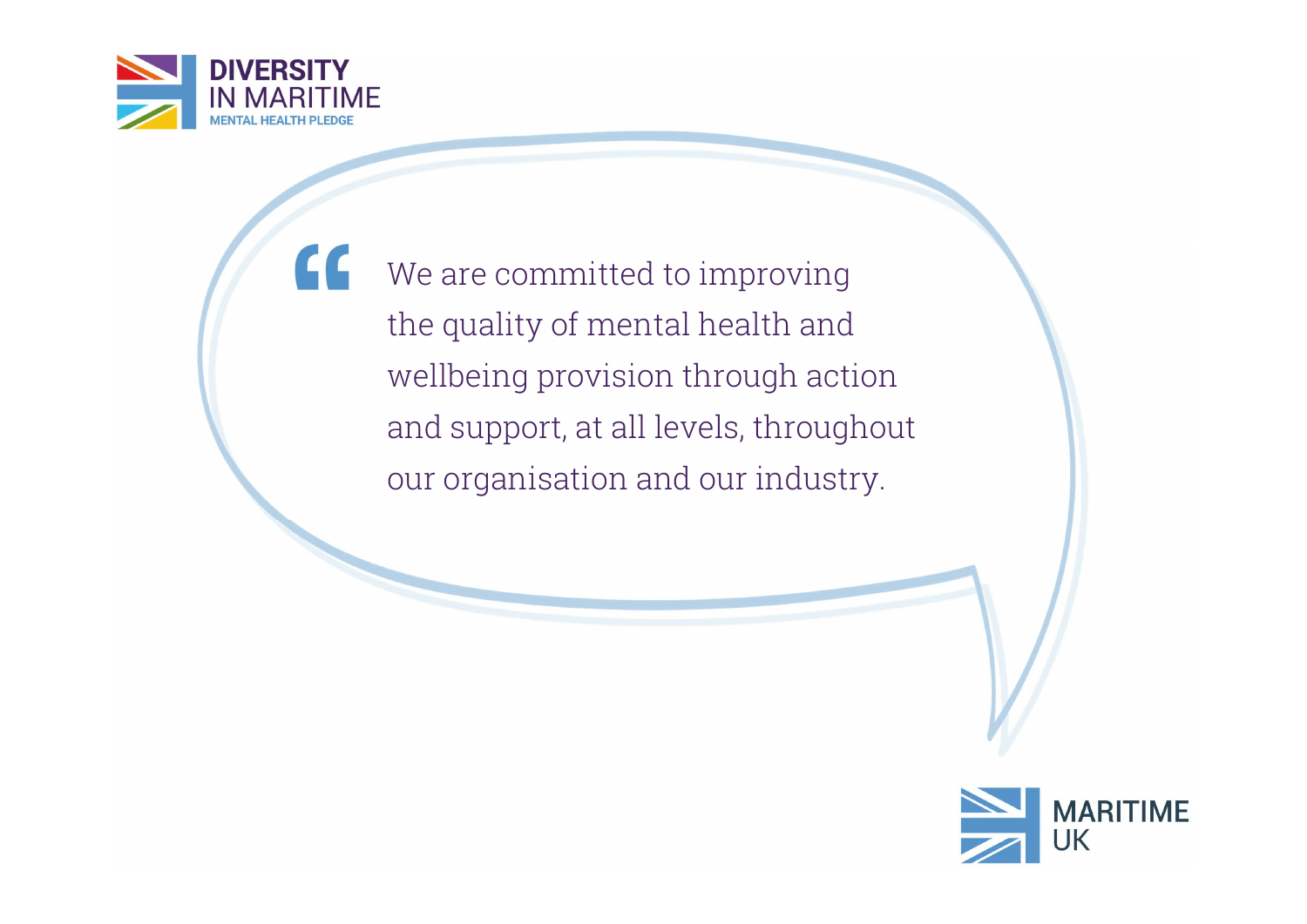

We recognise that as executives we must be leading advocates for mental health and wellbeing, both within our organisations and in the maritime community.

We aspire to work together and lead with visible action.

It is time for the maritime sector, through our leaders and our colleagues, to speak up and demonstrate compassion and understanding to those experiencing mental ill health by engaging in positive action.

## Our responsibility



As leaders we are responsible for creating awareness that we all have a state of mental health. For those struggling with mental wellbeing, this may ultimately result in mental ill health. This is a growing concern in our society and across our industry.

We all have a state of mental health, and as leaders we have a responsibility to raise awareness of the spectrum from thriving to struggling and potentially in mental ill health.

To do this we will empower people to thrive at work and be mentally healthy. This will enable people to have the skills, knowledge, and education to promote wellbeing, protect good mental health through welfare and the environment and ensure they have access to support when it is needed, thereby fostering a thriving culture of care.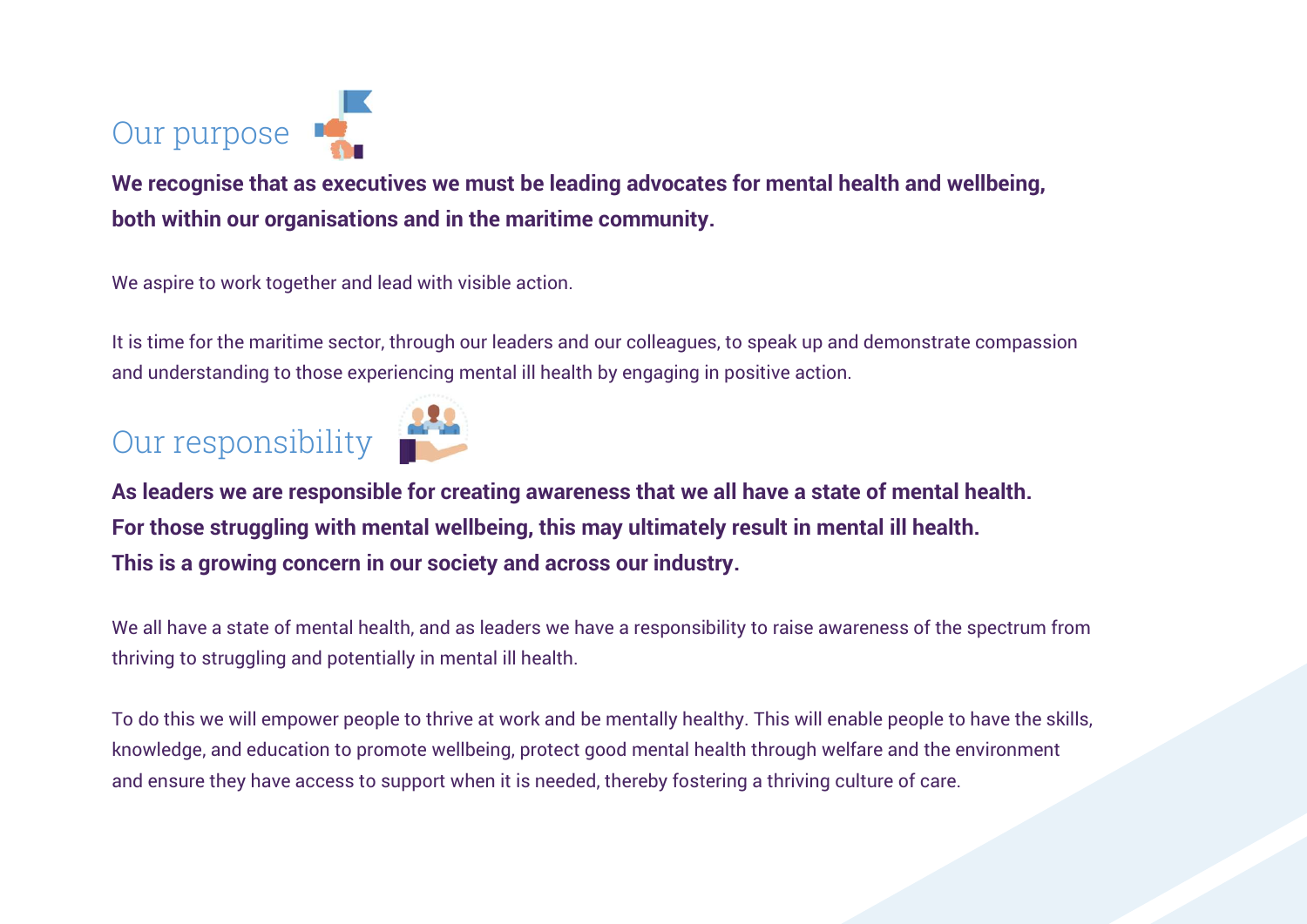## Our commitment

We advocate and are committed to making a positive difference through action and support, not just within our organisations but also across the UK maritime sector and the broader maritime community. We commit:

To establish working conditions and practices that foster a positive mental health state. We will help anybody struggling with their mental health and ensure they feel safe in the knowledge they have been heard and not judged.

To dispel the stigma of mental health issues by establishing an open and trusting environment that allows people to listen and talk. We will provide signposts to help from a range of recognised and trusted sources.

To ensure our workforce have the skills, knowledge, and education to help support individuals whilst working both on land and at sea.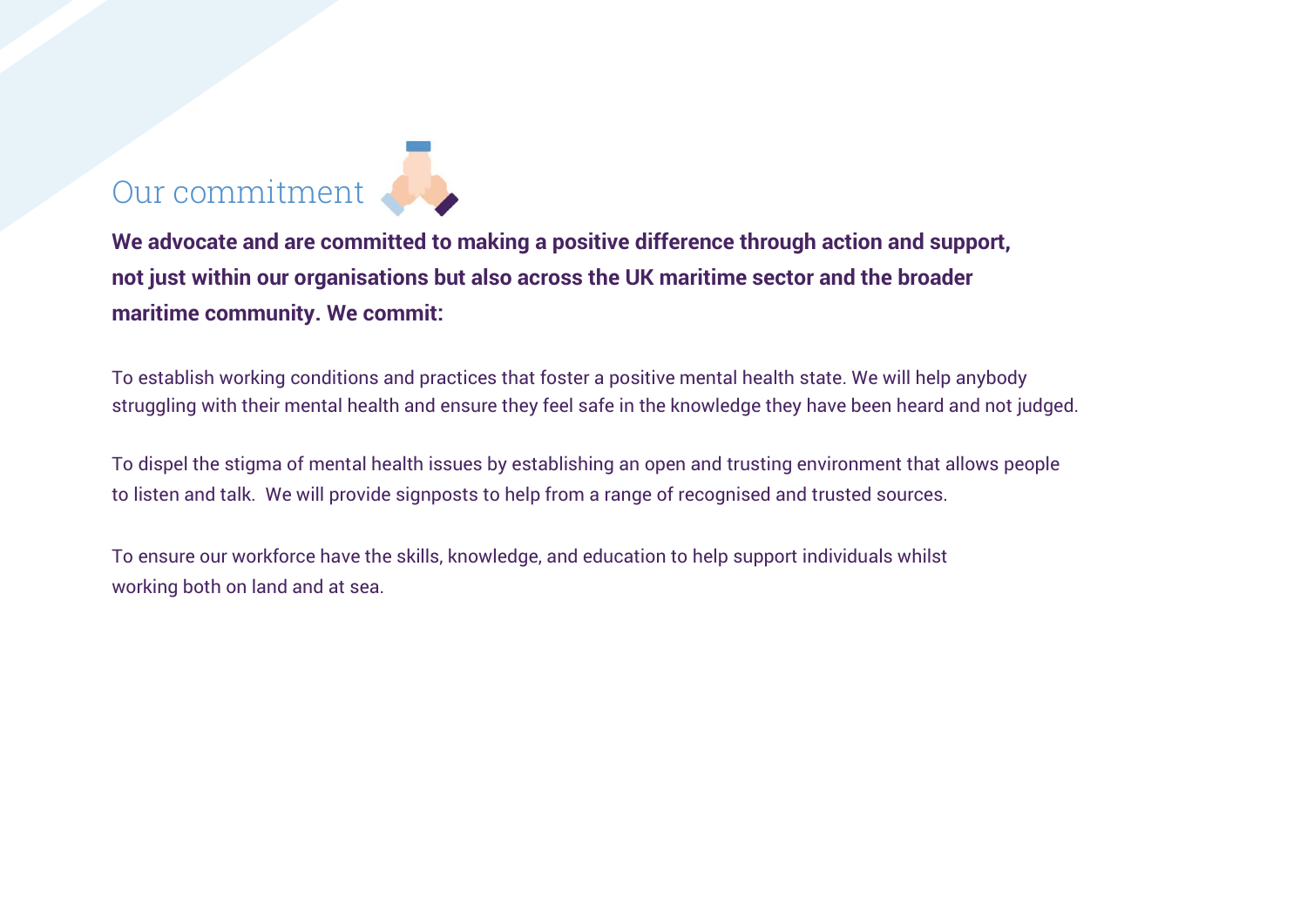## Mental Health in Maritime Pledge Signatories



Eauthor

 $R.H.M$ 

habe

 $\overline{\mathcal{L}}$ 

DarvertSale

Roine Ahlquist, Managing Director, Tufton Asset Management Ltd

Simon Ashton, Principal, South Shields Marine School

Christian Ayerst, Chief Executive, Mental Health Support Solutions

Richard Ballantyne, Chief Executive, British Ports Association

 $\rightarrow R$ 

Graham Barnetson, Chief Financial Officer, Red Funnel

Darrell Bate, Director of Maritime Training and Development, Marine Society & Sea Cadets

Richard Booth, General Manager, Cockfield Knight

 $\bigcap$ 

D. Chadburn

Sabribun

Simon Brebner, Chief Executive, Peterhead Port Authority

Peter Zuel

Peter Buchan, Shipping Director, Nuclear Transport Solutions & Pacific Nuclear Transport Board Member

Ian Buckley, Managing Consultant, Fort Recruitment

Louise Croce, Head of HR and Training,

AV Dawson Limited

Louise Croce

John Burden, Managing Director, Isca Wellbeing Ltd

Hugh Callaway, Managing Director, Humber Maritime College

fune

Miles Carden, CEO, Falmouth Harbour Commissioners

Captain Derek Chadburn, Honourable Company of Master Mariners

OH. Engles

Onmail

Mark Dickinson, General Secretary, Nautilus International

Commodore David Eagles, Royal Fleet Auxiliary

Man Feley

Martin Foley, Chief Executive Officer,

Tom Chant, Chief Executive Officer, Society of Maritime Industries

auch

V Farte

Kerrie Forster, Chief Executive Officer, The Workboat Association

Robert Courts, Maritime Minister, Department for Transport

**Stuart Garrett, Managing Director,** NorthLink Ferries Serco UK & Europe

Crains

Simon Grainge, Chief Executive Officer,  $i$ SWAN



Stella Maris

looks Hammond Il Hourd torth

V R Hay

Atlade -

Neil Glendinning, Chief Executive, Harwich Haven Authority

 $36H 512$ 

Rob Hales, Aviation & Maritime Capability Director, Serco Maritime Services

Charles Hammond, Chief Executive Officer, Forth Ports Limited

Michelle Handforth, Chief Executive Officer, Aberdeen Harbour Board

Elizabeth Garcia, Director, Yacht Search Recruitment

Steven Harrison, Group Managing Director, Able UK Ltd

Dr Grahaeme Henderson OBE, Global Head of Shipping & Maritime, Shell

Gary Jeffreys, Managing Director, CMA CGM UK

Brian Johnson, Chief Executive, Maritime and Coastguard Agency



Iconsys

Richard Garforth, HR and Training Manager, Bibby Marine Management

Nick Darrall, Managing Director, Tom David, Managing Director,

Avantis Inc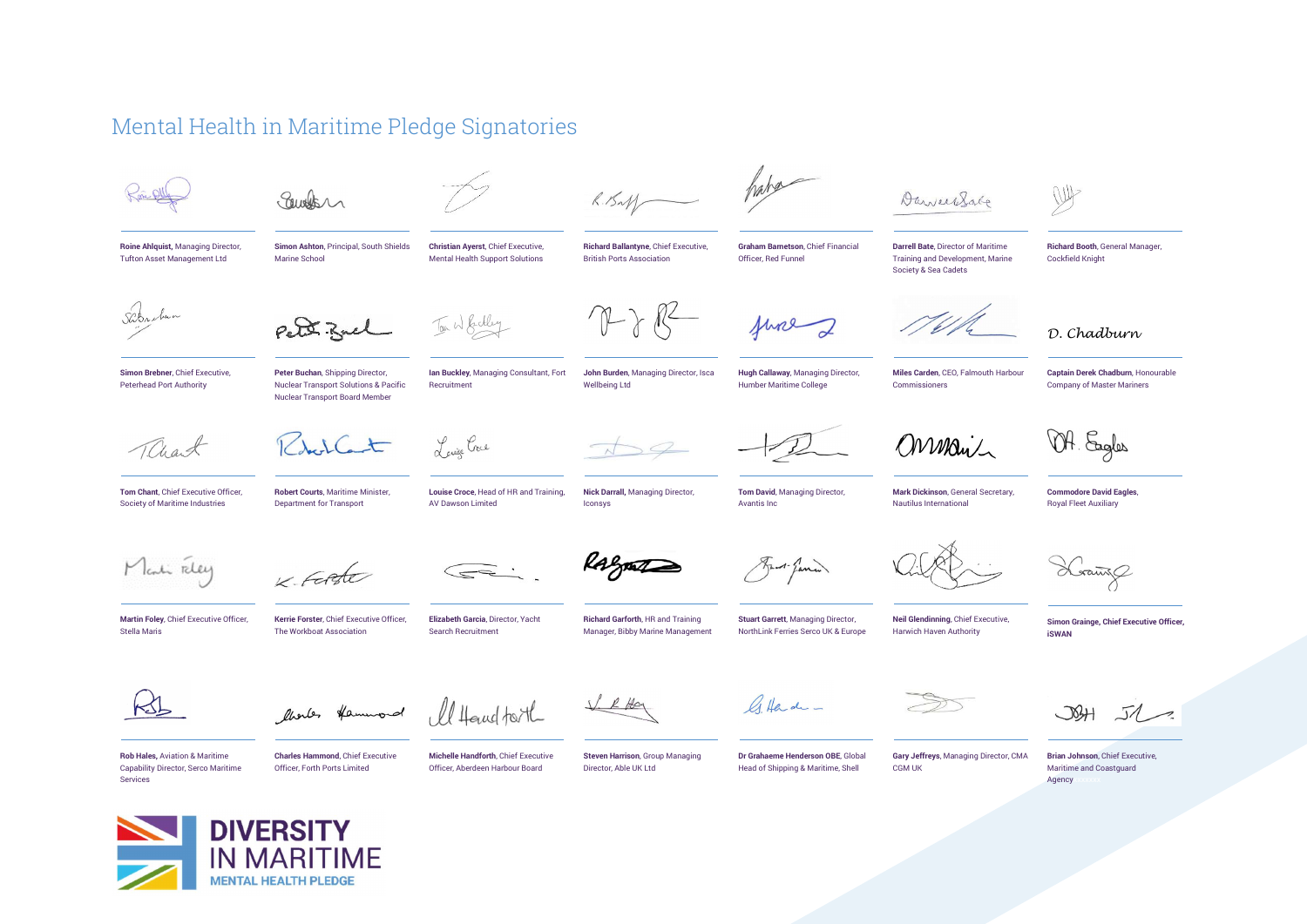## Mental Health in Maritime Pledge Signatories

 $h \cdot h_{rr}$   $-$ Gwynnefewis  $H_0$ Zhu Herman Jorgensen, Managing Director, Sarah Kenny, Chief Executive, BMT and Gwynne Lewis, Chief Executive Rear Admiral Iain Lower, Becki Mackay, Global HR Manager Chris McDade, Vice President Gas Lars Lippuner, Director GAC UK Chair, Maritime UK IMarEST Warsash Maritime School Royal Navy Cory Brothers Shipping Agency Operations, Teekay Gas  $F_{\alpha}$ Arima france on  $21.4-$ Tim Morris, Chief Executive, Robin Mortimer, Chief Executive Joe O'Neill, Associate President, Ashley Nicholson, Associate President, Yvonne Orr, Compliance Director, Matt North, Chief Operating Officer, Jon Oakey, Chief Financial Officer, The UK Major Ports Group Officer, Port London Authority and Vice Chief Executive, Belfast Harbour UK Harbour Masters' Association Maritime Craft Services (Clyde) Aberdeen Harbour Board Aberdeen Harbour Board Chair, Maritime UK  $L$ td  $20b11502$ Julia lily Rou Cusa Ruspey Heh of Redeser f*ruu* b Henrik L. Pedersen, Chief Executive Dr Iain Percy, Chief Executive Officer, Lesley Robinson, Chief Executive Emma Ross, Co Founder of Seas The Alison Rumsey, Chief Human Bob Sanguinetti, Chief Executive Officer, Nikki Sayer, Director, Casper Officer, Associated British Ports Artemis Technologies Officer, British Marine Mind and MHFA England Instructor Resources Officer, Associated British UK Chamber of Shipping Shipping  $Porte$  $\overline{1}$ Chris Shirling-Rooke, Chief Executive Kevin Smith, Founder/Director, Catherine Spencer, Chief Executive Richard Steele, Chief Executive, Port Harry Theochari, Vice Chair, Mark Todd, Chief Executive, OYT South Cathy Wallwork, Commercial Officer, Mersey Maritime Maritime Digital Hub Officer, Seafarers UK Skills and Safety Ltd Maritime London/Senior Consultant, Director, Virsec Ltd. Norton Rose Fulbright